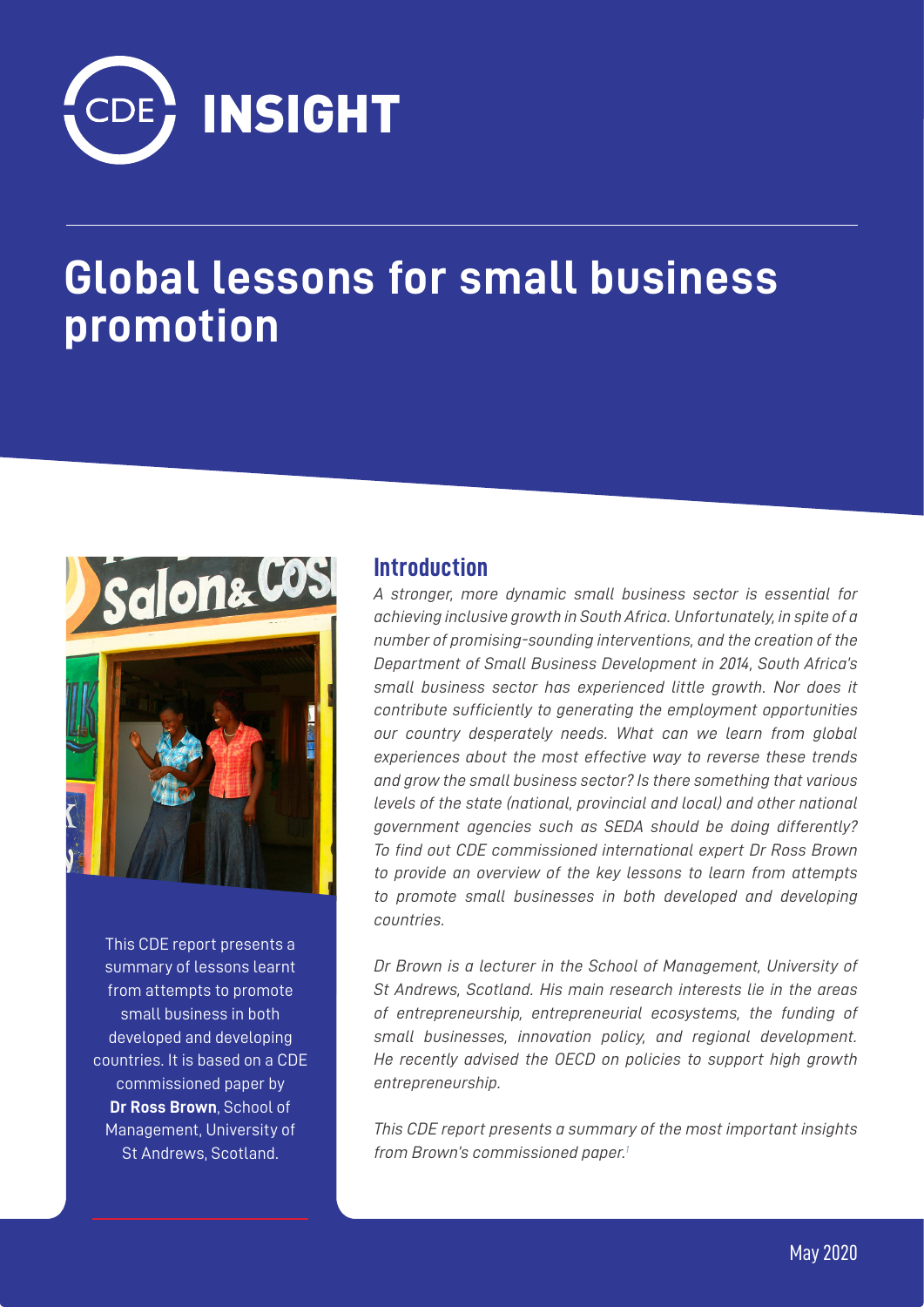# **The state of small business in South Africa**

According to a report commissioned by the Small Enterprise Development Agency (SEDA), between 2008 to 2015, the proportion of employed workers who were working in small businesses fell from 15% to 14%.1 The most recent Global Entrepreneurship Monitor (GEM) similarly reveals stagnation and decline, showing that levels of early-stage entrepreneurial activity fell by 30% in 2016/17 compared to the previous year, while the rate at which new businesses were being formed fell by 26%, the lowest level since 2011.<sup>2</sup>

Research undertaken by Professor Neil Rankin of Stellenbosch University shows that companies with 50 or fewer employees account for far less employment share than is commonly believed. Using South African Revenue Service data for the 2015 tax year, Rankin shows that these companies accounted for just 21% of formal sector jobs.<sup>3</sup> Similarly, a 2013 paper by UCT's Andrew Kerr, Martin Wittenberg and Jairo Arrow finds that smaller companies were shedding more jobs than they were creating between 2005 and 2011. Only companies with 500 or more employees generated net job gains. Reflecting the vulnerability of the sector, most jobs losses among small businesses resulted from companies going out of business.

## **Different ways to promote small businesses**

Governments use many different approaches to try to assist small businesses. They can strengthen and improve the business environment so it becomes easier or increases the returns to investing in one; they can encourage entrepreneurship through broad education initiatives; they can provide better access to finance and/or subsidise credit; they can provide business training to aspirant entrepreneurs and/or existing business owners. A less established but increasingly popular approach is to enhance interactions and knowledge sharing between peers, small firms and industry leaders or between business-owners and various levels of the state in order to increase mutual understanding and strengthen the networks that business-owners can then access.

One way to categorise interventions is according to what and whom they are targeting, as well as the scale of their ambition. In this respect it is possible to identify three levels:

- 1. National or regional initiatives to stimulate entrepreneurship in general and to expand the number of startups;
- 2. Targeted initiatives that identify existing businesses with potential, and then find ways to help them grow;
- 3. An 'economic gardening' approach implemented at the local level that works with a cross section of usinesses to improve entrepreneurial ecosystems.

The report looks at how effective these different levels of small-business support have been across many countries. Within each of the three categories, we summarise the relative effectiveness of different forms of support, i.e. access to credit, training; business environment interventions, etc.

The findings are based on a broad review of all the policy instruments that have been examined within the academic literature as well as consultant reports, internal papers and similar sources. The research covered 68 broadly representative, small-business and entrepreneurship programmes – approximately a third of which

<sup>1</sup> Bureau for Economic Research (BER), 'The Small, Medium and Micro Enterprise Sector of South Africa', Report Commissioned by the Small Enterprise Development Agency (SEDA), 2016, p. 13.

<sup>&</sup>lt;sup>2</sup> M. Herrington, P. Kew, A. Mwanga for Global Entrepreneurship Monitor (GEM), 'South Africa Report 2016/2017: Can Small Businesses Survive in South Africa?', p.7

<sup>3</sup> S. Timm, 'Doubts cast on the role small business in creating jobs', PressReader, 27 Febrary 2017, [Accessed 25 June 2018] https://www.pressreader. com/south-africa/business-day/20170227/281668254752647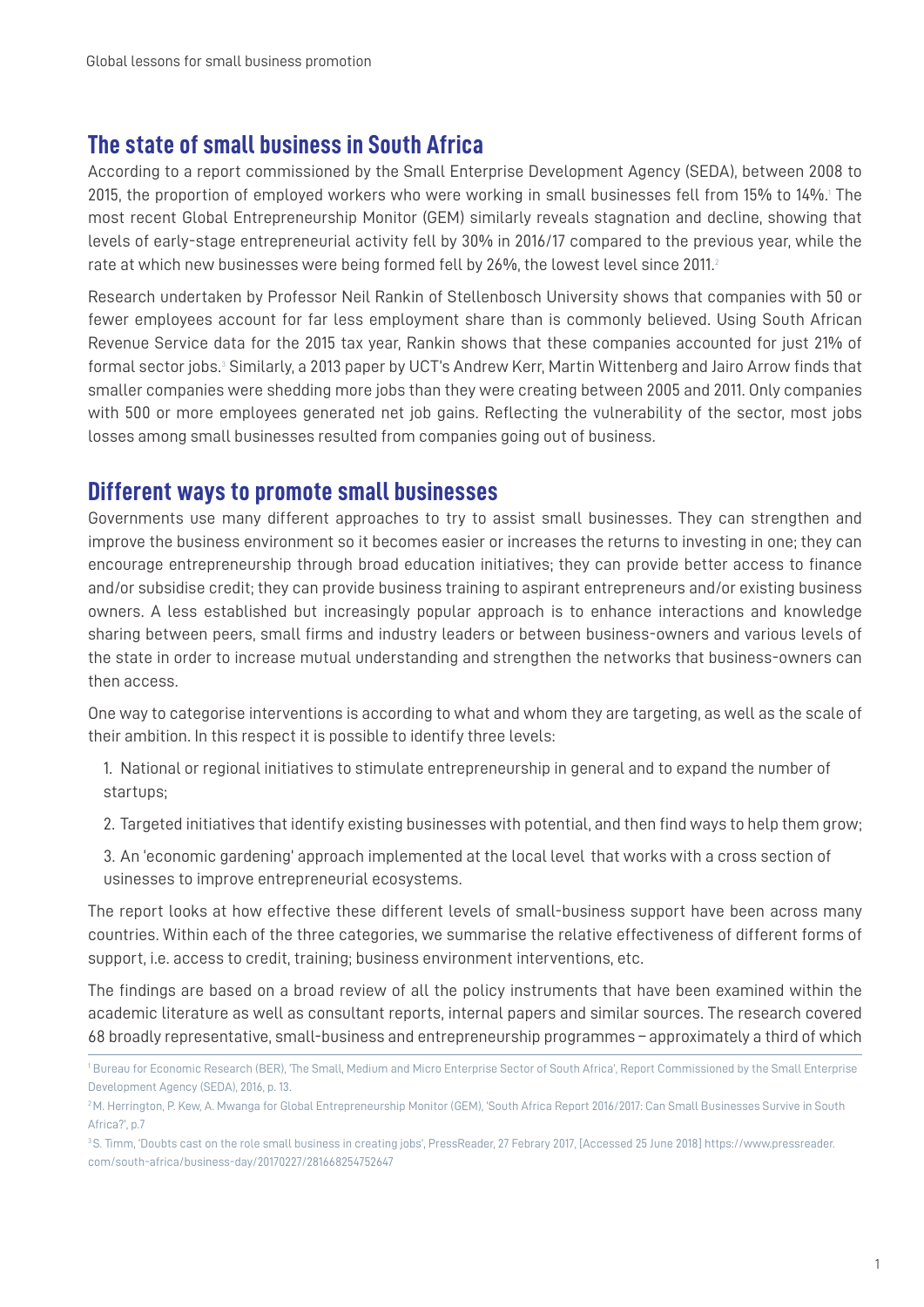were from emerging economies, with the remainder largely drawn from OECD economies (especially the US and the EU).

# **Level 1: Startup programmes**

In many developing countries promoting small business startups is viewed as a powerful driver of structural change to absorb unemployment, overcome resource dependency, and catalyse economic development. Policy makers in many parts of the developing world have embraced the idea of entrepreneurship as a way to provide employment for the growing labour force. The programmes launched in these countries usually take the form of marketing campaigns, business advice services, seed finance schemes and provision of subsidised property. Startup India is a good example of this.The report looks at how effective these different levels of small-business support have been across many countries. Within each of the three categories, we summarise the relative effectiveness of different forms of support, i.e. access to credit, training; business environment interventions, etc.

The findings are based on a broad review of all the policy instruments that have been examined within the academic literature as well as consultant reports, internal papers and similar sources. The research covered 68 broadly representative, small-business and entrepreneurship programmes – approximately a third of which were from emerging economies, with the remainder largely drawn from OECD economies (especially the US and the EU).

# **The ambiguous benefits of small business proliferation**

There are other reasons why generalised startup programmes may not be a good idea. One of them relates to the ambiguous benefits of a proliferation of small businesses.

Many economists who have subjected this issue to scrutiny conclude that there is no convincing evidence that having a high level of self-employment produces any positive macroeconomic effects, and there may even be evidence of a negative effect in that high levels of self-employment are detrimental for economic growth. This implies that subsidies to encourage more market entry could be perverse.

## **Most small businesses fail to generate many jobs**

In the 1980s, research by David Birch suggested that small firms generated the majority of new employment in the United States (US). However, his later work complicated the idea that any country's jobs strategy should be based on small business promotion when it became clear that only a tiny proportion of firms, which he famously labelled "gazelles", accounted for the overwhelming majority of new jobs. Subsequent research confirmed the finding that only high-growth firms had a significant impact on growth and jobs. This would imply that general entrepreneurship promotion or startup programmes may be ineffective and wasteful, and it would be better to encourage only those firms that are able to grow quickly.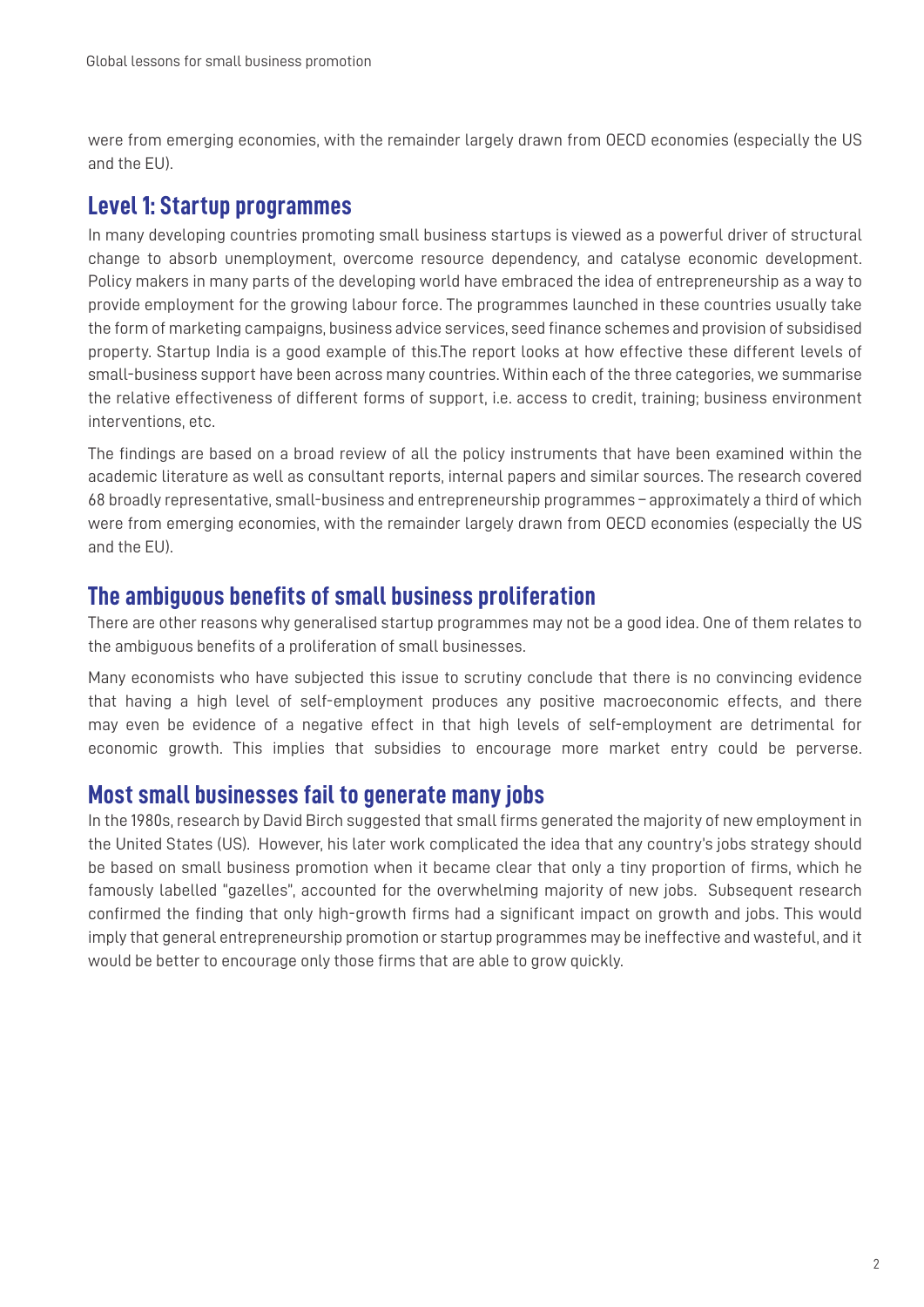#### **Startup India**

Startup India is a flagship initiative of the Government of India, intended to build a strong eco-system for nurturing innovation and new firms to drive economic growth and generate large scale employment opportunities. Its Action Plan is based on the following three pillars:

#### **1. Simplification and handholding**

Regulatory formalities requiring compliance with various labour and environment laws can be onerous. Many new firms are unaware of nuances of the issues and can be subjected to intrusive action by regulatory agencies. Startup India therefore simplifies compliance for startups, for example by permitting startups to self-certify compliance (through the startup mobile app) with nine labour and environment laws. In the case of labour laws, no inspections are conducted for a period of three years. Startups may be inspected on receipt of credible and verifiable complaint of violation, filed in writing and approved by at least one level senior to the inspecting officer.

In order to commence operations, startups require registration with relevant regulatory authorities. Delays or lack of clarity in the registration process may lead to delays in establishment and operations of startups, thereby reducing the ability of the business to get bank loans, employ workers and generate incomes. Startups often suffer from uncertainty regarding the exact regulatory requirements to set up operations. In order to ensure that such information is readily available, it is intended that a checklist of required licenses covering labour licensing, environmental clearances etc. be made available.

#### **2. Funding support and incentives**

Due to their high risk nature, startups are not able to attract investment in their initial stage. In order to provide funding support to startups, the government of India set up a fund with an initial amount of about R500 million and a total of R2 000 million over a period of four years (i.e. about R500 million per year). The Fund will be in the nature of Fund of Funds, which means that it will not invest directly into startups, but shall participate in the capital of existing Venture Funds. To provide further assistance, tax exemption shall be given to persons who enjoy capital gains if they have invested those gains in the Fund of Funds recognised by the Government.

#### **3. Industry-academia partnership and incubation**

An effective startup ecosystem can't be created by the startups alone, and doing so requires regular communication and collaboration within the startup community. It is dependent on active participation of academia, investors, industry and other stakeholders. To bolster the startup ecosystem in India, government is proposing to introduce startup fests at national and international stages. These would provide a platform to showcase their ideas and work with a larger audience of potential investors, mentors and fellow startups.

While this is not a specific criticism of Startup India, which has some noteworthy features, on the whole startup programmes have been found to have quite limited levels of success and represent an inefficient way to utilise public resources. The evidence on this point seems quite unambiguous. Evaluations reveal that encouraging people across the board to become entrepreneurs is unlikely to foster economic growth within the economy. Furthermore, many developing countries with these startup programmes already have a high proportion of small and micro businesses many of whom are entrepreneurs by necessity, i.e. they would prefer to find formal employment and have gone into business as a way to avoid unemployment and total destitution. These kinds of entrepreneurs will start up and run small enterprises whether they are encouraged to do so or not.

This is not to suggest that necessity entrepreneurship is meaningless: it can clearly help reduce unemployment in some circumstances and in some cases lead to upskilling. However, in the main, this form of entrepreneurship will occur without the intervention of public policy.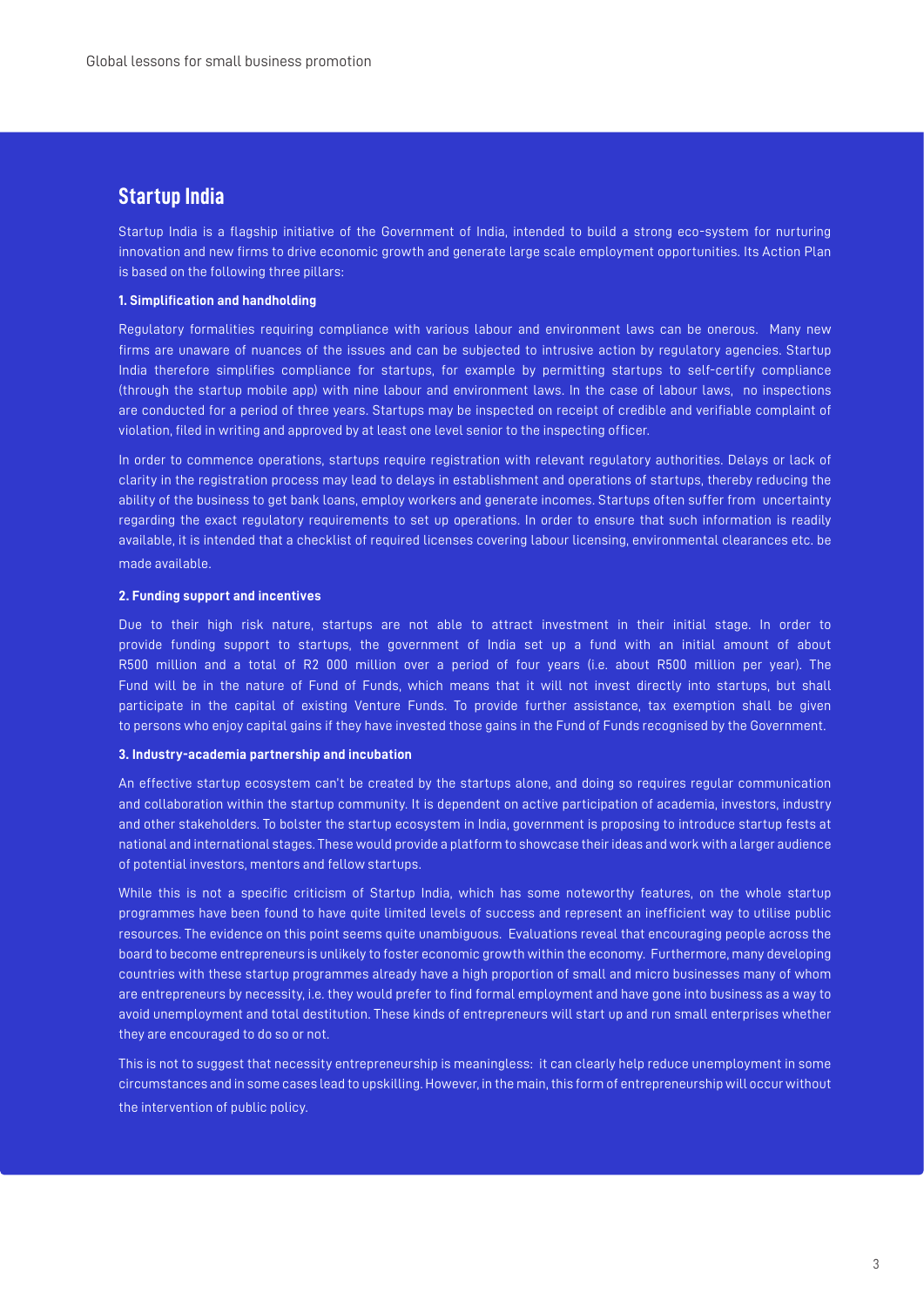#### **Not everyone can be an entrepreneur**

Studies across the globe have found that it is common for entrepreneurs to have family members who are also entrepreneurs and that family and the social environment in which children grow up play a crucial role in pre-determining entrepreneurial orientation. Previous work-related experiences and previous employment in entrepreneurial firms increases entrepreneurial awareness. Work comparing entrepreneurship in different parts of Asia with Latin American countries found that, across the two continents, entrepreneurs were typically 30-35 year old graduates, and most had previous work experience that acted as the main source of their motivation, skills and contacts. It makes little sense, therefore, to promote entrepreneurship amongst young people who have never worked and live in homes where no one has any experience of running a business. Even with the subsidies and training provided for them to set up their own business, they are likely to fail quickly.

There are many reasons to be cautious about launching wide, untargeted programmes to encourage or subsidise people into becoming small business owners. At the same time, in South Africa it is imperative to raise entrepreneurship levels, get innovative and high growth ventures off the ground, and generally expand and diversify both the economy and the business sector. What then should government do to achieve these essential goals? The best approach is for government policies to focus on creating a less burdensome regulatory environment in which small businesses have to operate.

## **Lower the cost of doing business**

For newly forming organizations the institutional environment defines, creates, and limits entrepreneurial opportunities, and thus affects the speed and scope of entrepreneurial entry and exit rates.

A survey of new firms in post-communist countries found that weak property rights discourage firms from reinvesting their profits, even when bank loans are available. Where property rights are relatively strong, firms reinvest their profits; where they are weak, entrepreneurs do not want to invest their retained earnings. In other words, effective institutions matter and weak framework conditions in one area (i.e. property rights) can spill over, and undermine, other areas.

Entrepreneurs can sometimes bypass or find substitutes for complex and badly functioning institutions and regulations. However, less opaque and more effective formal institutions are needed for these firms to scale up. High growth firms are therefore unlikely to emerge unless the business environment is reasonably stable and predictable. Any government that wants to create an environment in which firms with high-growth potential are more likely to emerge needs to simplify its legislative frameworks towards new firm formation and small businesses.

If these general framework conditions are wrong it is likely to be meaningless and a waste of time and resources developing sophisticated policies to promote specific types of small businesses.

# **Level 2: Targeting existing firms with potential**

Providing help to existing small businesses to overcome some of their growth constraints is almost always a more successful approach to promoting small business expansion than distributing small amounts of money to startups, and both are better than untargeted awareness-raising programmes. The fact that existing businesses have survived and grown at least a little gives them greater credibility.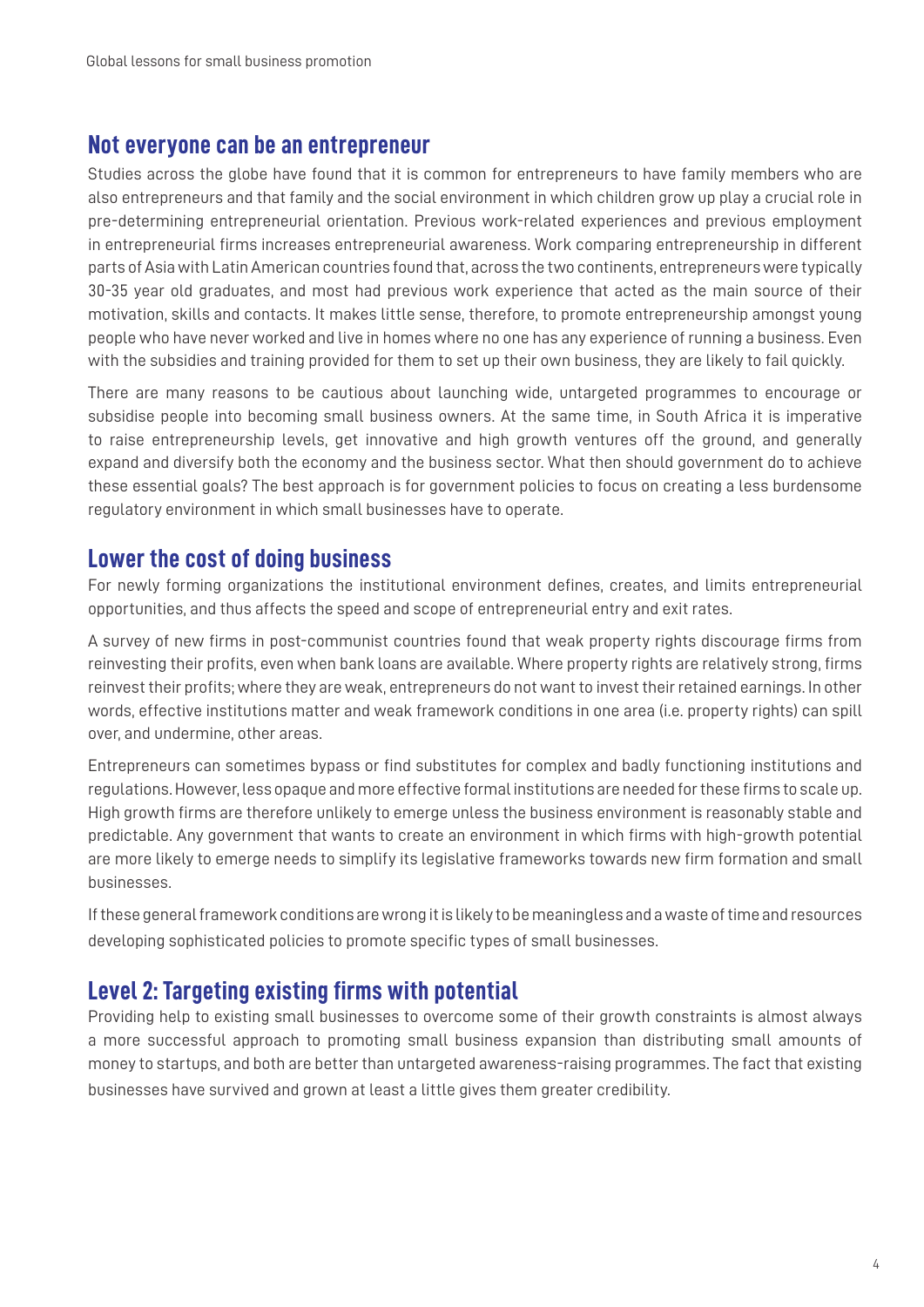## **Do startups really create lots of good jobs?**

*Daniel Isenberg, Professor of Entrepreneurship at Babson College, US*

Since President Obama exhorted Americans to create startups, and the US. government, the Kauffman Foundation, and other partners launched the Startup America Partnership, startups have been identified as drivers of economic growth and it's become accepted as fact that startups create jobs. But do they?

Different people mean radically different things when they use the term "startup". Some use it to refer to any new company, while others mean something more specific, usually linking the term to high levels of innovation. This inconsistency is a problem for anyone using the term in an economic policy context. A related challenge stems from what is called "survivor bias": since so many new companies fail in the first years, the few outliers who succeed are by definition more robust as businesses. This distorts our view. Hence, you could say "startups create jobs" – as long as you ignore the large majority that don't.

Consider the 2015 World Economic Forum (WEF) report specifying which countries have the most startup entrepreneurs. Uganda is number one, in which a remarkable 28.1 per cent of the population are entrepreneurs; Thailand is two, Brazil three, and Cameroon number four. Startup activity is strongly negatively correlated with the presence of mid-market firms (\$10 million to \$1 billion), which, according to a recent Dun and Bradstreet study, have created over 90 per cent of jobs since 2008. In the WEF report, the amount of entrepreneurship in a country is negatively correlated with its national competitiveness. A Stanford study reports that startups are also the biggest job shedders. Further confusing the picture, research by the Danish Business Authority shows that among beneficiaries of its programmes, 72 per cent of jobs are created by existing firms, 10 per cent by startups. It also found that public investment per job created in the form of business support programmes costs three times more for startups than for existing firms.

All successful startup-rich regions had quite large corporations in their pasts, infusing the ecosystem with talent, connections and knowledge: Boulder had IBM and nearby NORAD; Helsinki had Nokia; Israel had Tadiran and the Lavi project; Silicon Valley had Fairchild; Waterloo had Research in Motion; Bangalore had IBM; and Boston had Raytheon and MITRE. Later, each of these regions evolved a strong startup scene. But those few startups that grew arguably were results before they were causes.

There is no doubt that some – a very small percentage – of startups, do indeed create good jobs. But public and business leaders as well as policy-makers in the U.S. and elsewhere must see startups accurately and in perspective in order to foster growth and long-term economic prosperity.

Targeted interventions, especially those seeking to stimulate high growth firms (HGFs), are therefore preferable and most developed countries have now shifted their policy frameworks towards promoting HGFs. Closely targeting support allows governments to focus it appropriately and stimulates the expansion of the firms with the greatest economic impact.

There are nevertheless numerous challenges associated with targeted interventions. The most important is that it is almost impossible to decide by what criteria HGFs should be defined. There is no such thing as a 'typical' HGF: they are of varying ages and sizes, operate across a range of sectors, exhibit a variety of business models, management styles, and ownership structures. They also achieve growth through a number of mechanisms and channels. This means that targeting based on firm age or at firms in specific sectors, or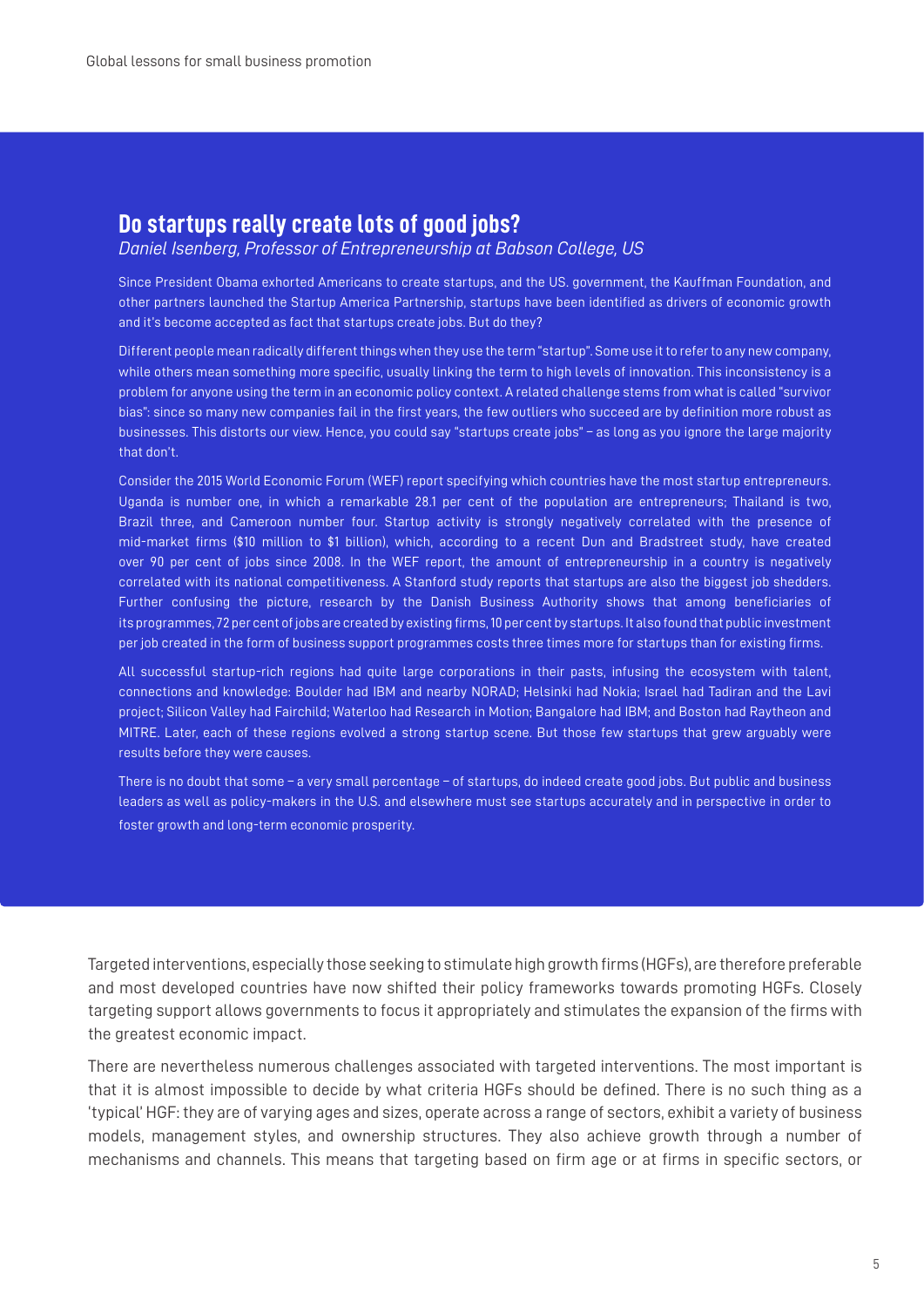on the basis of how much firms spend on R&D has generally been ineffective. HGFs are not necessarily new and can quite often be 'low-tech'. Studies have shown that HGFs are frequently not disruptive innovators, but rather modifiers of existing technologies. The management strategies of these firms tends to be customerfocused rather than R&D-focused.

A solution to this dilemma is to focus only on the firms that have already achieved relatively high rates of growth, but there is no guarantee that any firm's high growth performance is set to continue. Some HGFs experience one very brief period of growth, and are sometimes referred to as "Icarus firms" because of their failure following a period of rapid growth.

The goal of small business policies, especially in a country like South Africa, is to expand significantly the number of firms that are creating jobs. This requires that policy makers target firms with high growth potential, so called "latent gazelles". The task of identifying these firms has proven to be problematic for policy makers in rich countries, and is likely, at this stage, to be an insurmountable challenge in South Africa. One finding that may be helpful in identifying the firms with the most potential is that they are typically innovative and export-oriented. Firms could be asked if they have exported in the last two years or whether they have introduced a new product or service over the last three years. In South Africa, strict adherence to such an approach may, however, produce a very small number of businesses that qualify.

Another approach would be to provide support to entrepreneurs from other countries to start businesses in South Africa. Two global programmes that have adopted this approach are Start-up Chile and the Future Fifty programme in the UK. They have not yet been comprehensively evaluated, but their initial performance seems very promising. Within the Start-up Chile programme the levels of survivorship and job creation appear especially impressive. Given this, there may be some justification for economies with limited levels of growthoriented entrepreneurs overcoming this entrepreneurial deficit by importing entrepreneurs from elsewhere, who then contribute to the country's growth and employment levels.

# **The importance of finance and how to solve it**

Difficulties with accessing credit represents possibly the most severe impediment to the growth of small firms in the early years of activity. However, assessments of different policy approaches in this area, such as the New Zealand business support programme and Japan's Credit Supplementation Scheme, showed mixed results in terms of policy effectiveness. A clear cause of concern exists when entrepreneurship policy subsidises the credit made available to a broad swathe of firms, regardless of their potential. Providing targeted finance to established firms with growth potential is clearly preferable. In addition, rather than widely available loan subsidies, loan guarantee schemes (which are widely used across EU economies) can work more effectively as they lower risks but nevertheless bring private lenders into contact with small businesses. This can then lead to longer term relationships between banks and successful firms, stretching beyond the period of the government provided guarantee.

One source of the difficulties of accessing finance is a lack of knowledge amongst small business owners about who potential lenders are and how best to approach them. Studies show that small businesses with better knowledge of financial alternatives are generally better able to access finance. Another difficulty is that small firms often use non-standardised ways to record their finances, making it difficult for lenders to assess their credit-worthiness. One way of addressing the informational asymmetries that exist in credit markets is to standardise the financial information on small businesses. This could generate a standardised credit rating for small and medium enterprises which could be used by all lenders, similar in form to the way in which standardised credit ratings are attributed to various municipal authorities and governments by credit rating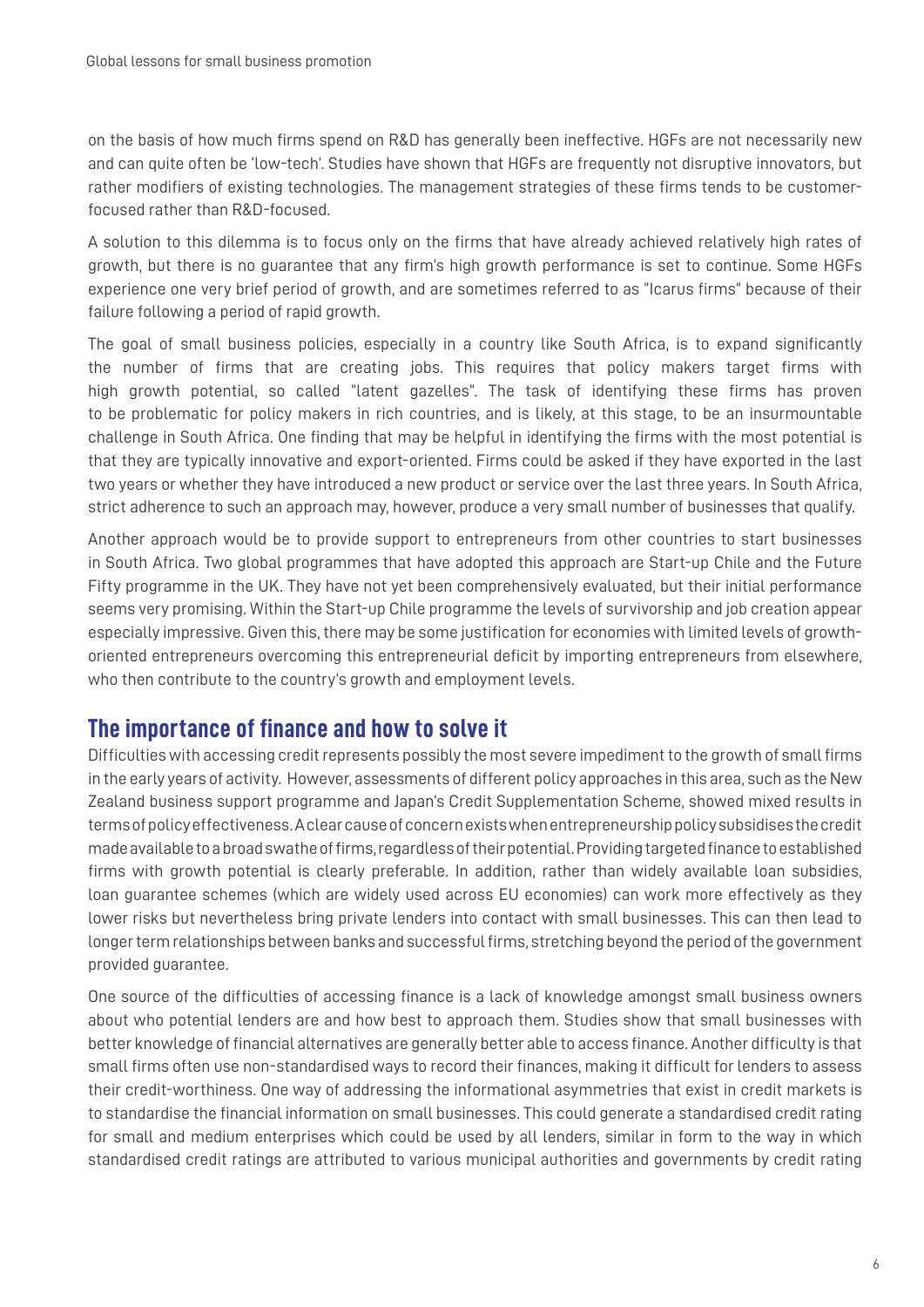agencies. This approach has been used successfully in the European Union, and governments in emerging economies may wish to examine this innovative policy solution.

While low growth small businesses may have to rely on internally generated resources to fund expansion by making do with what they have, growth-oriented firms may resort to innovative forms of "bootstrapping" to overcome financing constraints. Bootstrapping refers to a variety of financing methods that minimise the need for debt and equity financing from lenders and investors such as using trade credit, forgoing managerial salaries, leasing rather than buying equipment, and using credit cards. The use of credit cards to finance business expansion has been noted in research on South Africa, especially amongst black entrepreneurs. Accessing new innovative forms of funding, such as crowdfunding, is another potential option found to be useful for risk-oriented small firms.

# **Training support**

Recent evaluation evidence shows that the better targeted training support is at the specific needs of small businesses, the more cost-effective this form of support will be, and that generalised training is seldom very effective. Different types of small businesses will benefit from different types of training initiatives so care should be taken when designing the content of these interventions. Given these complexities it is difficult to envisage government agencies providing the right kind of training support at the right time to a variety of small businesses. It may be better to let the market and private training providers address these needs, and to provide under-resourced firms with training vouchers they could use to engage the private provider that best suits their needs.

# **Level 3: 'Economic gardening'**

Entrepreneurship is deeply spatially and relationally embedded. Where a firm is established fundamentally shapes the nature of the business in terms of access to human and financial capital, access to markets, access to business networks and the nature of its customer interactions. Where firms are located is also crucial to shaping the barriers they will face when trying to grow.

An increasingly popular policy approach can be labelled 'economic gardening'. This is more bottom up, based on government agencies and other actors helping small businesses overcome the constraints on their growth, and relies on business owners themselves to identify these. This approach is somewhat easier to implement at the local level (in metros and some secondary cities for example) as it allows for one on one and context specific interactions between firms with growth potential and local officials who are directly responsible for promulgating or reformulating by-laws, registering businesses, local support initiatives, etc.

The limitation of this approach is that local government may not have jurisdiction over key regulatory features of the entrepreneurial ecosystem.

Rather than offering traditional "transactional" forms of assistance, there is now much greater emphasis on providing "relational" support in the form of network building and fostering peer-based interactions. This reorientation within entrepreneurship policy is also resulting in changes to the thematic nature of support and the manner in which it is delivered, with fewer top-down national initiatives and more localised and multipartnered initiatives. Positive spill-overs have also emerged when interventions have succeeded in linking small businesses with local or national companies and their supply chains.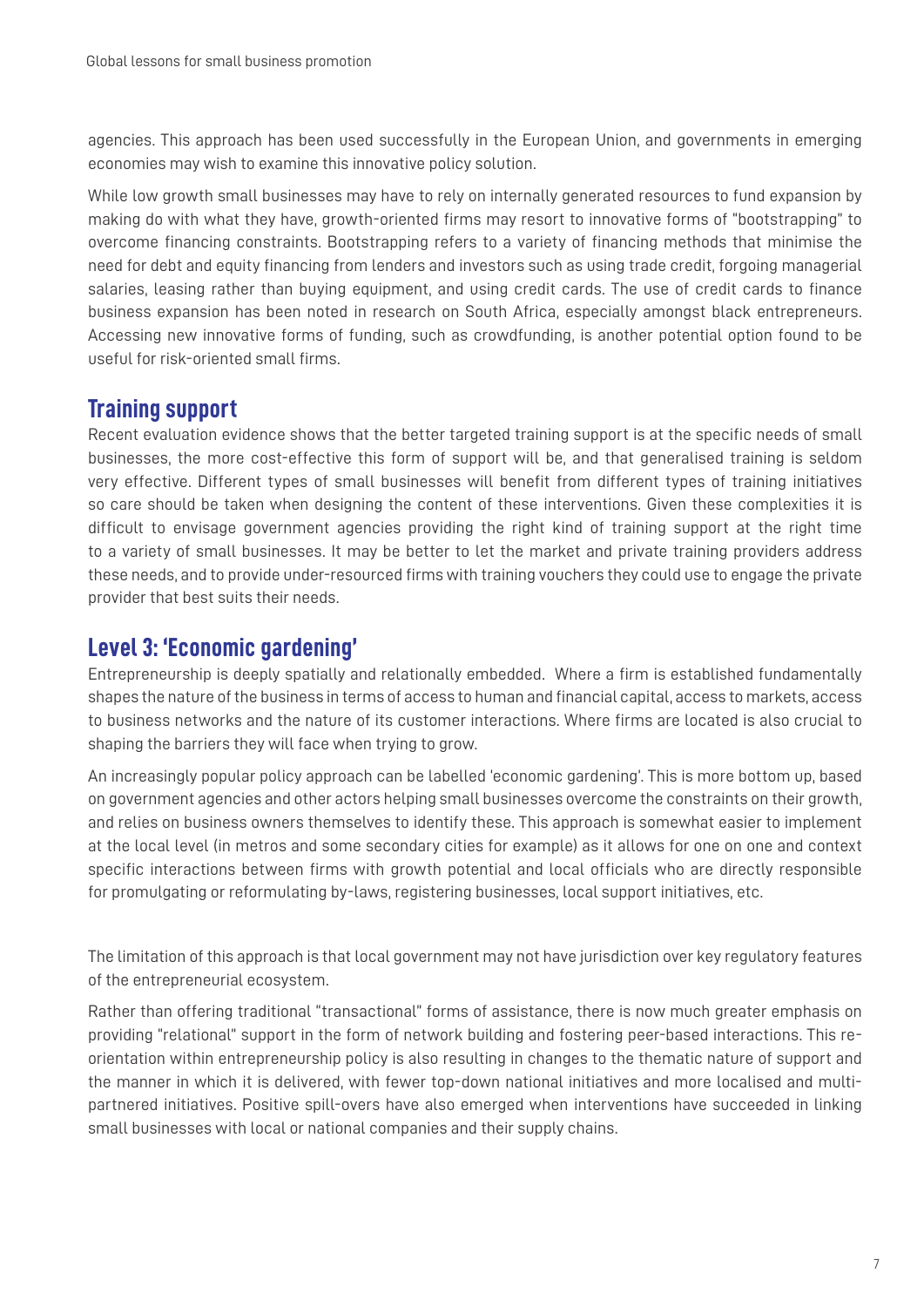Local municipalities and city metropolitan areas may therefore be the most appropriate vehicles for implementing these kinds of bottom-up, relational types of interventions. Local policy makers could be well placed to build strong connections to local entrepreneurs, universities, and local business organisations, but only if they have an appetite for, and an understanding of, this kind of facilitating function. Undertaking such initiatives will be easier in locations with reasonably high levels of growth-oriented entrepreneurial activity and high levels of entrepreneurial support.

# **Concluding thoughts: Small business policy dos and don'ts**

The promotion of small business development and entrepreneurship is frequently regarded as an unambiguously 'good thing' without sufficient consideration being devoted towards the actual outcomes and the opportunity costs that different kinds of interventions produce. South Africa needs many more thriving, job-creating companies and much higher levels of entrepreneurship. However, careful consideration should be given to how this outcome can best be achieved, as well as realism about what is possible within the current context.

Dr Brown's review of the global initiatives that have been undertaken to promote small business across the developed and developing world contains a number of important ideas and principles that should guide South African initiatives to achieve the goal of making our economy more inclusive, more diverse, and, crucially, more dynamic.

*What we should avoid doing in terms of small business policies is:*

**Promoting startups in general or dispensing generalised small business support:** Generalised, indiscriminate support tends to be inefficient and is beset by deadweight costs.

**Providing government designed training programmes:** While the most common form of assistance to small business is training, rather than generalised, one size fits all forms of training, this needs to be targeted towards the needs of the recipient firms if it is to have any chance of being effective. Private training providers are more likely to provide such closely-tailored and effective forms of training.

*Instead, we should consider undertaking the following interventions in a thoughtful and carefully designed manner:*

**Make every effort to improve the institutional environment:** Research confirms that weak institutions, corruption, excessive business regulations, weak property rights, and weakly developed market-supporting institutions will all impact negatively on the emergence of small business growth.

**Consider some support for firms with high growth potential:** Some firms are much more likely to grow than others, and support targeted at them will generate more jobs. it is difficult to select these firms, and any intervention in this regard should start small with modest targets and select firms on the basis of carefully considered, transparent criteria.

**Help small firms with potential to access finance:** Broad based subsidies on small business loans are often inefficient. More effective interventions help small business owners connect more effectively with existing credit providers, and reduce information asymmetries in credit markets.

**Attract and support foreign entrepreneurs:** Recent evidence shows there are strong signs that growth-oriented entrepreneurs are highly mobile and inclined to move to different locations to improve their prospects. South Africa should attract ambitious entrepreneurs from other parts of the world, including the African continent.

**Undertake locally driven, bottom-up, 'economic gardening' interventions:** Although they may initially have